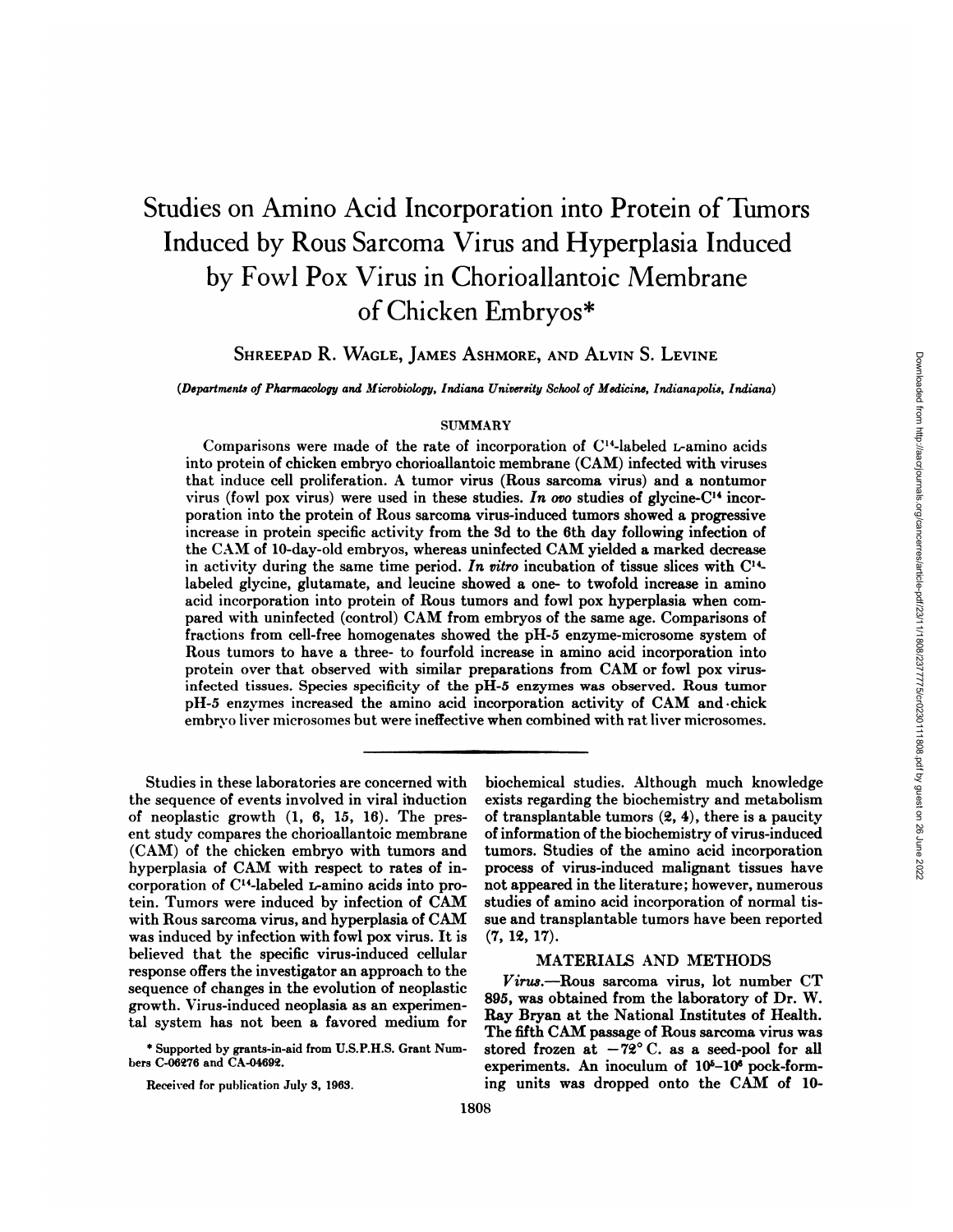day embryos in a 0.2-ml. volume saline diluent as a standard procedure in these studies as previously described (6).

Fowl pox virus was obtained from the laboratory of Dr. Vincent Groupéat the Institute of Micro biology of Rutgers University. The fifth CAM passage of fowl pox virus was stored frozen at —72°C. as a seed-pool for all experiments. An inoculum of 105-106 pock-forming units in 0.2 ml. saline diluent was routinely used as described wet tissue slices was placed in each flask. After 90 for Rous sarcoma virus.  $\frac{1}{100}$  minutes' incubation at 36° C. the tissues were anafor Rous sarcoma virus.

*Tissues and biochemical systems.—In ovo ex* periments compared Rous sarcoma virus-infected CAM with uninfected tissue for rates of incorpora tion of glycine- $C<sup>14</sup>$  into protein. The CAM of 10-day-old embryos was dropped, and 1 mg. of glycine containing 1  $\mu$ c. of C<sup>14</sup> activity was included in each 0.2 ml. of Rous sarcoma virus inoculum. An equal amount of glycine and C14 activity, but without virus, was injected onto the CAM of experimental control embryos. The inocu lated eggs were incubated at 36°C. Rous sarcoma virus-infected and control eggs were taken from the incubator at 3, 4, 5, and 6 days, respectively, for determination of specific activity of proteins according to the method of Manchester and Krahl (9). Tissue proteins were isolated by trichloroacetic acid precipitation and then extracted with hot trichloroacetic acid. The precipitate was digested with performate and then reprecipitated with tri chloroacetic acid.

*In vitro experiments were concerned with com* parisons of incorporation of glycine, glutamate, and leucine into protein by tissue slices and cellfree homogenates of tissue. Rous tumors and hyperplasia induced by fowl pox virus were excised 5-6 days following virus inoculation and incuba tion at 36°C. At this time Rous tumors were well developed, coalesced, and minimal necrosis was observed. Fowl pox virus-induced hyperplasia in volved the total exposed dropped CAM after 5-6 days' incubation. Saline diluent was injected onto the dropped CAM of control eggs and incubated for 5-6 days, as was the case with virus-infected tissue.

Tissue slices : Tissue slices were made of virusinfected tissue with a Stadie-Riggs hand micro tome to give sections comparable in thickness to control CAM. The tissue slices were random sec tions of selected tumors. Rous tumors were se lected as follows: (a) tumor-bearing CAM was excised from embryonated eggs and placed in a Petri dish filled with saline;  $(b)$  the Petri dish was placed over a black surface; (c) a bright light was placed over the tissue, and the tumors appeared as opaque grayish-white areas in contrast to trans

parent CAM; and  $(d)$  the opaque areas were dissected free of transparent CAM. Both ectodermal and mesodermal cells are malignant (11). Hyper plasia induced by fowl pox virus was excised in a similar manner. The tissues were incubated in 6 ml. of Ringer-bicarbonate medium to give an ini tial concentration of 1 mg/ml and a total of 2.0—  $2.5 \times 10^5$  counts/min radioactivity/flask as described previously (14). Approximately 0.5 gm. of wet tissue slices was placed in each flask. After 90 lyzed for C14 activity in protein according to the method of Manchester and Krahl (9).

Homogenates: Approximately 15 gm. each of Rous sarcoma virus- or fowl pox virus-infected tissue and normal CAM were homogenized, 5 gm. at a time, with 2.5 times their volume of buffered medium as described by Hoagland et al. (5). The homogenate was centrifuged at 10,000  $\times$  g for 15 minutes at  $0^{\circ}$  C. The supernatant fluid, containing the microsomal and soluble fractions, was removed and centrifuged at 105,000  $\times$  g for 1 hour. The supernatant fluid containing the soluble cell frac tions was decanted for preparation of the pH-5 enzymes. The microsomal pellets were homoge nized with the same volume of buffered medium, and the resulting homogenate was centrifuged again at 105,000  $\times$  g. The microsomes obtained after the centrifugations were homogenized with buffered medium to give a microsomal suspension containing 25 mg. of protein/ml. The second wash ing of the microsomes was required to reduce the concentration of pH-5 enzymes in the microsomes. Homogenates: Approximately 15 gm. each of<br>
Romogenates: Approximately 15 gm. each of<br>
tissue and normal CAM were homogenized, 5 gm.<br>
at a time, with 2.5 times their volume of buffered<br>
medium as described by Hoggland et a

To prepare pH-5 enzymes, the supernatant fluid from the first centrifugation at  $105,000 \times g$  was diluted with an equal volume of unbuffered medi KC1), and the pH was carefully adjusted to 5.2 by adding acetic acid drop by drop with constant stirring. The solution was kept at 4°C. during this procedure. The precipitate was collected by cen trifugation in the cold. The precipitate was then dissolved in buffered medium to give a solution of the pH-5 enzymes containing 10 mg of protein/ml.

The microsomes and pH-5 enzymes thus pre pared were used in all the studies reported here. The incubation mixture, containing 6 mg. of mi crosome protein and 2.5 mg. of pH-5 enzymeprotein, was then incubated with a  $C<sup>14</sup>$ -labeled amino acid, adenosine triphosphate (ATP), guanosine triphosphate (GTP), phosphoenol pyruvate (PEP), and pyruvate kinase (PK). The mixtures were incubated (under 5 per cent  $CO<sub>2</sub>$  in  $N<sub>2</sub>$ ) for 1 hour at 37°C. After the incubation, the protein was precipitated with 10 per cent trichloroacetic acid as described previously (9).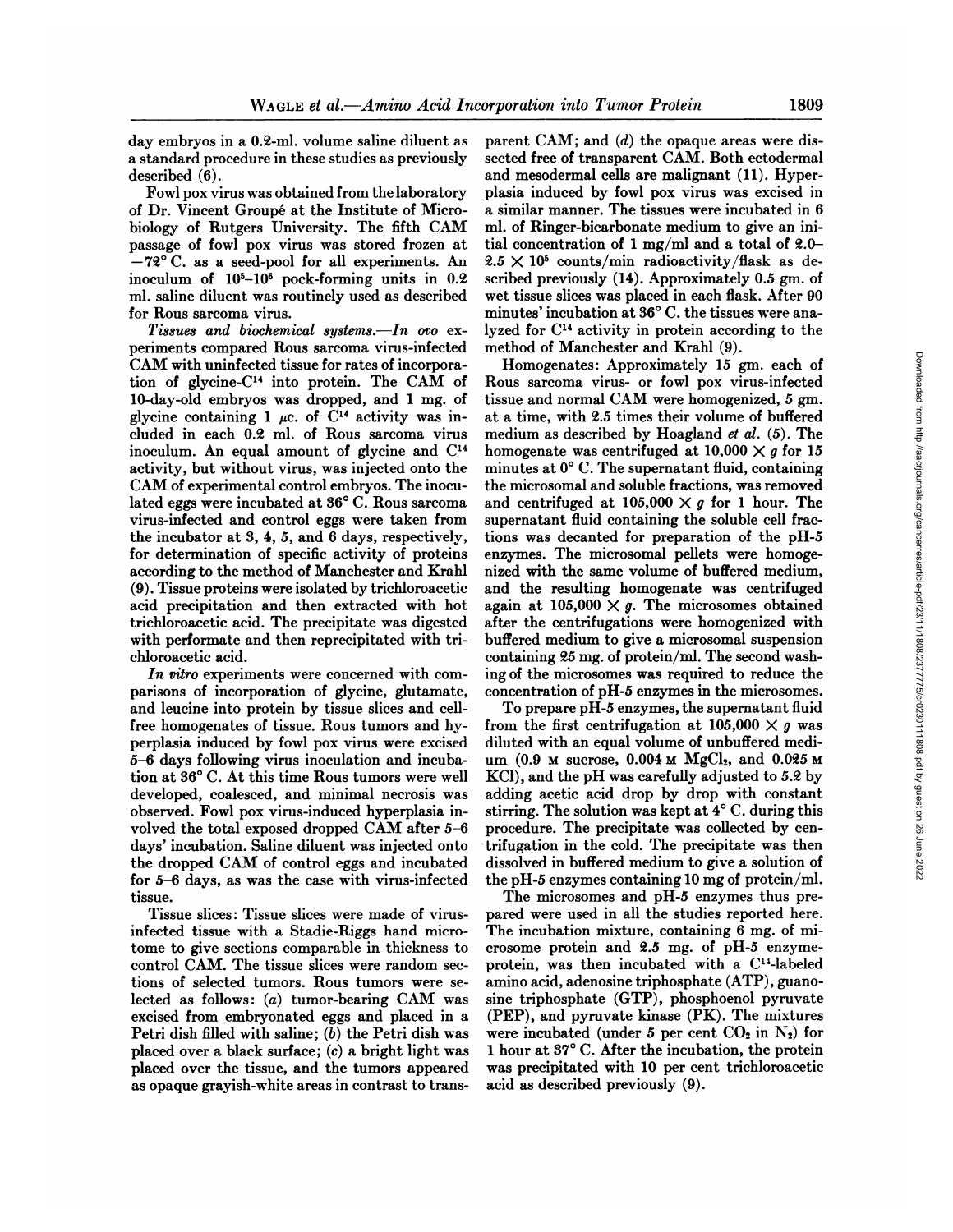# **RESULTS**

Data given in Table 1 show a progressive increase in protein-specific activity by Rous sarcoma virus-infected CAM from the 3d day after infection through 6 days. The C<sup>14</sup>-labeled glycine was introduced in oro onto the CAM at the time of virus inoculation. In experimental control studies C<sup>14</sup>-labeled glycine was injected onto CAM of 10-

#### TABLE 1

In Oro INCORPORATION OF GLYCINE-C<sup>14</sup> INTO PROTEIN BY CAM AND ROUS SARCOMA VIRUS-INFECTED CAM\*

| Day after injection of<br>glycine-C <sup>14</sup> and virust | Uninfected CAM<br>(counts/min/mg)<br>protein)!      | Rous sarcoma virus-<br>infected CAM<br>(counts/min/mg)<br>protein)! |  |
|--------------------------------------------------------------|-----------------------------------------------------|---------------------------------------------------------------------|--|
| 3<br>5<br>6                                                  | $210 + 15$<br>$180 + 10$<br>$140 + 16$<br>$120 + 8$ | $200 + 12$<br>$300 + 10$<br>$380 + 12$<br>$420 + 18$                |  |
|                                                              |                                                     |                                                                     |  |

\* CAM: chorioallantoic membrane of chicken embryo.  $\dagger$  1 µc. of glycine-2-C<sup>14</sup> was injected onto the CAM of 10day-old embryos, with or without 10<sup>5</sup>-10<sup>6</sup> EID<sub>50</sub> of virus. # Data represent average results of three experiments.

#### TABLE 2

### INCORPORATION OF C<sup>14</sup>-LABELED AMINO ACIDS INTO PROTEIN BY CAM AND TISSUE SLICES OF VIRUS-ALTERED CAM\*

|                                     |                                 | C <sup>14</sup> -LABELED L-AMINO ACIDS    |                                             |                                           |  |
|-------------------------------------|---------------------------------|-------------------------------------------|---------------------------------------------|-------------------------------------------|--|
| <b>VIRUS INFECTION</b><br>or CAM+   | No.<br><b>OBSERVA-</b><br>TIONS | Glycine<br>(counts/<br>min/mg<br>protein) | Glutamate<br>(counts/<br>min/mg<br>protein) | Leucine<br>(counts/<br>min/mg<br>protein) |  |
| Control<br>Fowl pox<br>Rous sarcoma | 5<br>5<br>6                     | $120 \pm 8$<br>$205 + 20$<br>$260 + 15$   | $125 + 8$<br>$251 + 12$<br>$215 + 10$       | $110 \pm 6$<br>$235 + 20$<br>$202 + 15$   |  |

\* CAM: chorioallantoic membrane of chicken embryo.

<sup>†</sup> Tissue was excised from chicken embryos 5-6 days following virus infection. Saline-injected embryos served as experimental controls. All embryos were inoculated at 10 days of age. Approximately 0.5 gm. of each tissue was incubated in 6 ml. of reproduced in containing 1 mg/ml of the respective amino acid and a total of 240,000 counts/min/flask. The incubation was for 90 minutes at 36° C. in a shaking water bath.

day-old embryos in the absence of Rous sarcoma virus. These data show a progressive decrease in specific activity of control CAM when assayed after 3, 4, 5, and 6 days, respectively.

Table 2 summarizes the data on the in vitro incorporation of radioactive glycine, glutamate, and leucine into protein by slices prepared from Rous tumors, fowl pox hyperplasia, and control CAM from embryos of comparable age. The re-

sults suggest that there is an increase in the incorporation of amino acids into protein by virusaltered tissues when compared with normal control CAM.

Table 3 gives data on the amino acid incorporation into protein by the cell-free reconstituted pH-5 enzyme-microsome system prepared from various tissues. The pH-5 enzymes from Rous tumors incorporated three-to fourfold more label into protein than did the control tissues, whereas similar preparations from fowl pox hyperplasia showed no difference in incorporation of C<sup>14</sup> activity from amino acids into protein when compared with control CAM. The increased protein biosynthetic activity recovered from Rous tumor was further studied by recombination experiments with fractions from homogenates of other tissues. Results of this study are given in Table 4. The data show

## TABLE 3

INCORPORATION OF C<sup>14</sup> AMINO ACIDS INTO PROTEIN BY RECONSTITUTED FRACTIONS OF TISSUE HO-MOGENATES OF CAM AND VIRUS-ALTERED CAM\*

|                                      |                          | C <sup>14</sup> -LABELED L-AMINO ACIDS     |                                             |                                           |  |
|--------------------------------------|--------------------------|--------------------------------------------|---------------------------------------------|-------------------------------------------|--|
| VIRUS INFEC-<br>TION OF CAMT         | No.<br>OBSERVA-<br>TIONS | Glycine<br>(counts/<br>min/mg<br>protein)  | Glutamate<br>(counts/<br>min/mg<br>protein) | Leucine<br>(counts/<br>min/mg<br>protein) |  |
| Control<br>Fowl pox<br>Rous sarcomal | 5<br>7                   | $107 + 5.5$<br>$118 \pm 8.0$<br>$416 + 20$ | $149 + 7.5$<br>$136 \pm 11.0$<br>$460 + 26$ | $180 + 10$<br>$190 + 15$<br>$512 + 30$    |  |

\* CAM: chorioallantoic membrane of chicken embryo.

† Tissue was excised from chicken embryos 5-6 days following virus infection. Saline-injected embryos served as experimental controls. All embryos were inoculated at 10 days of age.<br>Tissues were homogenized as described in "Materials and Methods." The complete system was incubated with 6.0 mg. of microsomes, 2.0 mg. of pH-5 enzymes, 1.0  $\mu$ moles adenosine triphosphate, 0.25  $\mu$ M guanosine triphosphate, 0.25  $\mu$ moles amino acid (200,000 counts/min), 0.25  $\mu$ moles phosphoenol pyruvate, and 0.25 mg. pyruvate kinase.

that activity for the increased amino acid incorporation into protein in the Rous tumor was localized in the pH-5 enzymes. In addition, the data also indicate species specificity of pH-5 enzymes, since this preparation from Rous tumor was ineffective with rat liver microsomes and vice versa. The data further indicate that Rous tumor pH-5 enzymes stimulate the incorporation of amino acid into protein in embryonic chicken liver preparations. The results observed were similar for all three amino acids studied.

# **DISCUSSION**

The significance of these data is the dramatic change in protein biosynthesis following infection

Downloaded from http://aacijournals.org/cancerres/article-pdf/23/11/1808/2377775/cr0230111808.pdf by guest on 26 June 2022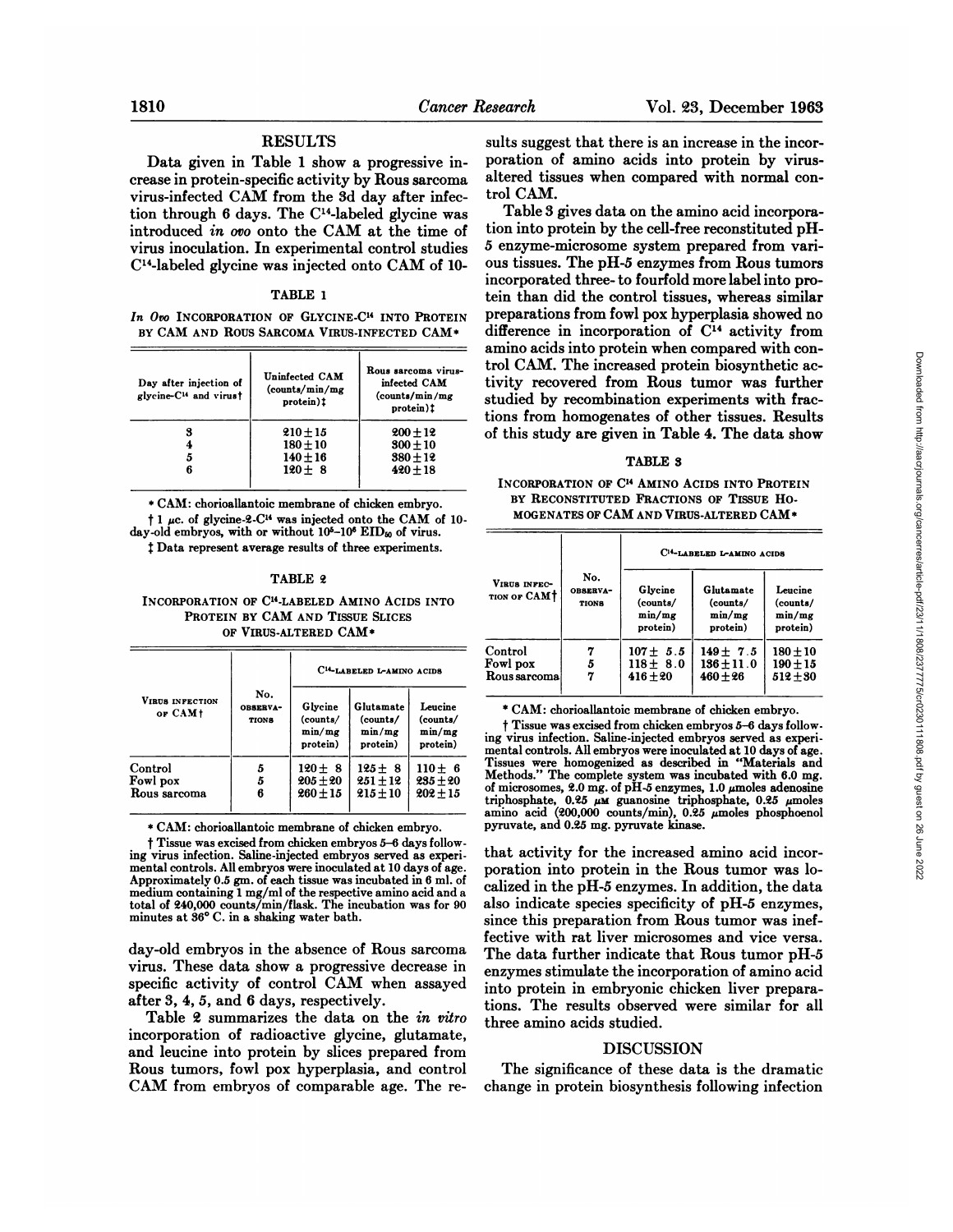of CAM with Rous sarcoma virus. Since both Rous sarcoma virus and fowl pox virus induced prolifera tion of CAM cells, the increased amino acidincorporating activity of Rous tumor but not of fowl pox hyperplasia indicates that increased cellular growth per se is not significant. Further, it appears that increased protein biosynthesis be gins 3-4 days after the inoculation of Rous sar coma virus. This observation coincides with the first appearance of scattered round cells identifi able with certainty as Rous sarcoma after inoculainfected cells later increased to almost double that in the uninfected cells by the 7th day. This change took place following the plateau of maximum virus production. At this time, virus-infected cells continue to accumulate nucleotides and proteins, whereas the noninfected cells do not. It appears unlikely that the increase in protein synthesis ob served is due to viral replication. The evolution of the transformed cell is believed to be the important factor. It also appears that the stimulated rate of protein synthesis in the tumor system results from

| <b>TABLE 4</b> |  |
|----------------|--|
|----------------|--|

INCORPORATION OF RADIOACTIVE AMINO ACIDS INTO PROTEIN BY PH-5 ENZYME-MICROSOME SYSTEMS FROM ROUS SARCOMA VIRUS-INDUCED TUMORS AND OTHER PREPARATIONS\*

|                                                                                                                                  |                                                                                                                                                                                                                                                                                                                                                             | AND OTHER PREPARATIONS*                                                                                                                                                               | MICROSOME SYSTEMS FROM ROUS SARCOMA VIRUS-INDUCED TUMORS                                                                                                                                                                                                                                                                                                                                                                                                                                                                                                                                           |                                                                                                                                                                                                                                  |  |
|----------------------------------------------------------------------------------------------------------------------------------|-------------------------------------------------------------------------------------------------------------------------------------------------------------------------------------------------------------------------------------------------------------------------------------------------------------------------------------------------------------|---------------------------------------------------------------------------------------------------------------------------------------------------------------------------------------|----------------------------------------------------------------------------------------------------------------------------------------------------------------------------------------------------------------------------------------------------------------------------------------------------------------------------------------------------------------------------------------------------------------------------------------------------------------------------------------------------------------------------------------------------------------------------------------------------|----------------------------------------------------------------------------------------------------------------------------------------------------------------------------------------------------------------------------------|--|
|                                                                                                                                  |                                                                                                                                                                                                                                                                                                                                                             | C <sup>14</sup> -LABELED L-AMINO ACIDS                                                                                                                                                |                                                                                                                                                                                                                                                                                                                                                                                                                                                                                                                                                                                                    |                                                                                                                                                                                                                                  |  |
| SOURCE OF<br><b>MICROSOMES</b>                                                                                                   | Source or pH-5<br><b>ENZYMES</b>                                                                                                                                                                                                                                                                                                                            | Glycine<br>(counts/min/mg)<br>protein)                                                                                                                                                | Glutamate<br>(counts/min/mg)<br>protein)                                                                                                                                                                                                                                                                                                                                                                                                                                                                                                                                                           | Leucine<br>(counts/min/mg<br>protein)                                                                                                                                                                                            |  |
| Tumor†<br><b>CAM1</b><br>Tumor<br><b>CAM</b><br>R. liver§<br>R. liver<br>R. liver<br>C. E. liver  <br>C. E. liver<br>C. E. liver | Tumor<br>CAM<br><b>CAM</b><br>Tumor<br>R. liver<br>Tumor<br>CAM<br>C. E. liver<br>Tumor<br>CAM                                                                                                                                                                                                                                                              | $415 \pm 17$ (5)#<br>$124 \pm 11(5)$<br>$136 \pm 10(4)$<br>$285 \pm 31(4)$<br>$120 \pm 10(4)$<br>$48 \pm 8(4)$<br>$50 \pm 6(4)$<br>$128 \pm 6(4)$<br>$191 \pm 8(4)$<br>$118 \pm 6(4)$ | $408 \pm 21(6)$<br>$155 \pm 9(5)$<br>$142 \pm 15(4)$<br>270±24 (4)<br>$130 \pm 8(4)$<br>$41 \pm 6(4)$<br>$55 \pm 6(4)$<br>$136 \pm 14$ (4)<br>$188 \pm 10$ (4)<br>$136 \pm 8(4)$                                                                                                                                                                                                                                                                                                                                                                                                                   | $502 \pm 25(5)$<br>$173 \pm 13(4)$<br>$182 \pm 15$ (4)<br>$312 \pm 30(4)$<br>$151 \pm 11$ (4)<br>$56 \pm 11(4)$<br>$43 \pm 6(4)$<br>$163 \pm 10$ (4)<br>$230 \pm 8(4)$<br>$136 \pm 8(4)$                                         |  |
| 60 minutes.                                                                                                                      | § R. liver: rat liver from young adults.<br># Number of observations.                                                                                                                                                                                                                                                                                       |                                                                                                                                                                                       | * Tissue homogenates were prepared as described in "Materials and Methods." The recon-<br>stituted system of 6.0 mg. of microsomes and 2.0 mg. of pH-5 enzymes was incubated with<br>1.0 umoles adenosine triphosphate, 0.25 umoles guanosine triphosphate, 0.25 umoles amino acid<br>(200,000 counts/min), 0.25 $\mu$ moles phosphoenol pyruvate, and 0.05 mg. pyruvate kinase for<br>† Tumor: Rous sarcoma virus-induced tumor of chorioallantoic membrane.<br>‡ CAM: chorioallantoic membrane from 16-day-old chicken embryos.<br>   C. E. liver: chicken embryo liver from 16-day-old embryos. |                                                                                                                                                                                                                                  |  |
|                                                                                                                                  | n wing-web with Rous sarcoma virus<br>irst changes in cell morphology ap-<br>of altered chicken embryo fibroblast<br>culture (8). It appears that trans-<br>$\mathop{\rm CAM}\nolimits$ cells to tumor cells is condi-<br>eased protein biosynthesis in CAM.<br>s (13) of Rous sarcoma virus infec-                                                         |                                                                                                                                                                                       | increased activity of the pH-5 enzymes, and the<br>data suggest evidence of species specificity in cell-<br>free systems.<br>1. ASHMORE, J.; WEBER, G.; BANERJEE, G.; and LOVE, W. C.                                                                                                                                                                                                                                                                                                                                                                                                              | <b>REFERENCES</b><br>Glucose Metabolism of Tumors Induced by Rous Sarcoma                                                                                                                                                        |  |
|                                                                                                                                  | pared with fibroma, herpes simplex,<br>e influenza, and Newcastle disease<br>8 hours' infection of CAM did not<br>metabolic differences. Studies of<br>ges in chicken embryo cells infected<br>reoma virus in vitro $(3)$ show that,<br>of infection to the 3d day, the aver-<br>A per infected cell was not different<br>uninfected cells; however, RNA in |                                                                                                                                                                                       | Cancer Inst., 27:863-67, 1961.<br>2. BUSCH, H., and DAVIS, J. R. Neoplastic Disease: Tumor<br>3. GOLDE, A. Chemical Changes in Chick Embryo Cells In-<br>20, 1962.<br>4. GRIFFIN, A. C. Biochemistry of Cancer Induction. In:<br>1:123-60, 1957.<br>5. HOAGLAND, M. B.; KELLER, E. B.; and ZAMECNIK, P. C.                                                                                                                                                                                                                                                                                         | Virus. II. Isotope Studies of Alternate Pathways. J. Natl.<br>Metabolism. Ann. Rev. Med., 12:165-80, 1961.<br>fected with Rous Sarcoma Virus in Vitro. Virology, 16:9-<br>R. W. RAVEN (ed.), Cancer, Buttersworth and Co., Ltd., |  |

tion of chicken wing-web with Rous sarcoma virus (10) and the first changes in cell morphology ap pearing as foci of altered chicken embryo fibroblast cells in tissue culture (8). It appears that trans formation of CAM cells to tumor cells is condi tional for increased protein biosynthesis in CAM. Earlier studies (13) of Rous sarcoma virus infec tion when compared with fibroma, herpes simplex, vaccinia, swine influenza, and Newcastle disease viruses after <sup>48</sup> hours' infection of CAM did not show marked metabolic differences. Studies of 3. chemical changes in chicken embryo cells infected with Rous sarcoma virus in vitro  $(3)$  show that, from the time of infection to the 3d day, the aver age total RNA per infected cell was not different from that of uninfected cells; however, RNA in 5. HOAGLAND, M. B.; KELLER, E. B.; and ZAMECNIK, P. C.

#### **REFERENCES**

- 1. ASHMORE, J.; WEBER, G.; BANERJEE, G.; and LOVE, W. C. Glucose Metabolism of Tumors Induced by Rous Sarcoma Virus. II. Isotope Studies of Alternate Pathways. J. Nati. Cancer Inst., 27:863-67, 1961.
- 2. BUSCH, H., and DAVIS, J. R. Neoplastic Disease: Tumor Metabolism. Ann. Rev. Med., 12:165-80, 1961.
- 3. GOLDE,A. Chemical Changes in Chick Embryo Cells In fected with Rous Sarcoma Virus in Vitro. Virology, 16:9- 20, 1962.
- GRIFFIN, A. C. Biochemistry of Cancer Induction. In: R. W. RAVEN (ed.), Cancer, Buttersworth and Co., Ltd., 1:123-60, 1957.
-